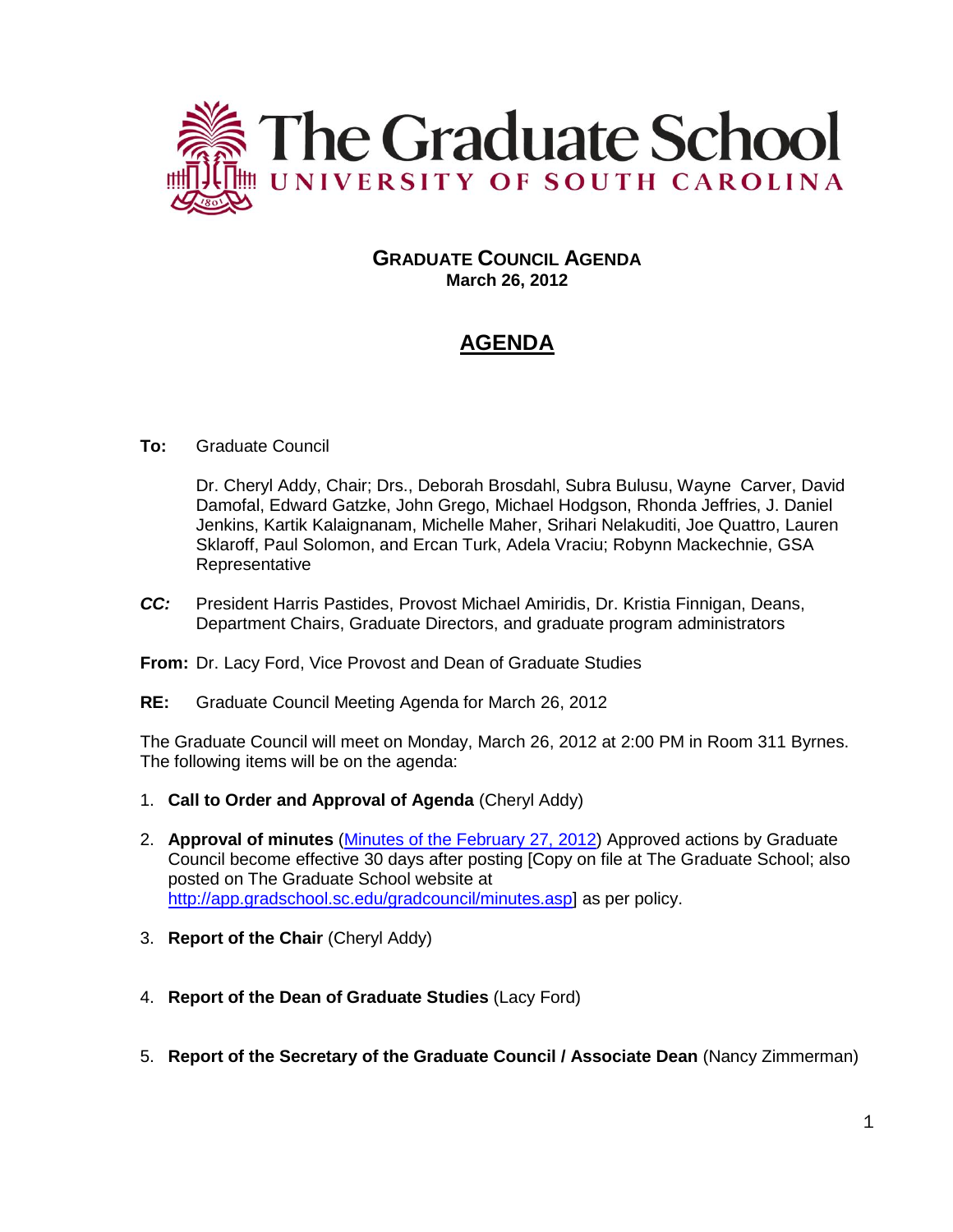- 6. **Report of the Graduate Student Association Representative** (Robynn Mackechnie)
- 7. **Report of the Academic Policy and Practices Committee** (Joseph Quattro)

Doctoral Survey Graduate Assistant Policy revision

8. **Report of the 500/600 Level Courses Committee** (Nancy Zimmerman)

**500-600 Level course approvals:** SLIS 529- DED

- 9. **Fellowships and Scholarships Committee** (Wayne Carver)
- 10. **Report of Science, Math, and Related Professional Programs Committee** (John Grego)

#### **SCHOOL OF MEDICINE** *Biomedical Sciences*

New Course Proposal: [PATH 711 Foundations of Human Pathologic \(3\)](http://app.gradschool.sc.edu/includes/filedownload-public.asp?location=E:/GMS/GRADCOUNCIL/2011/NCPPATH711_201141.pdf&file_name=NCPPATH711_201141.pdf) Basic principles of pathologic processes of disease in organs and tissues at the gross and microscopic level. A review of normal anatomy and histology essential to an understanding of processes and organs and tissues that were normal before the disease began.

[Effective Term: Spring 2013]

#### **COLLEGE OF ENGINEERING AND COMPUTING**

New Course Proposal:

[ENCP 789 Advanced Special Topics in Engineering and Computing \(0-3\)](http://app.gradschool.sc.edu/includes/filedownload-public.asp?location=E:/GMS/GRADCOUNCIL/2011/NCPENCP789_201211.pdf&file_name=NCPENCP789_201211.pdf) Special topics of an interdisciplinary nature for graduate students of engineering and computing. Course content varies and will be announced in the schedule of classes by suffix and title. May be repeated as topic varies.

[Effective Term: Fall 2012]

#### **ARNOLD SCHOOL OF PUBLIC HEALTH** *Epidemiology & Biostatistics*

New Course Proposal:

[EPID 770 Social Epidemiology \(3\)](http://app.gradschool.sc.edu/includes/filedownload-public.asp?location=E:/GMS/GRADCOUNCIL/2011/NCPEPID770_201211.pdf&file_name=NCPEPID770_201211.pdf)

Influence of social factors and the distribution of those factors on patterns of health and disease. Including individual-level examinations of the role of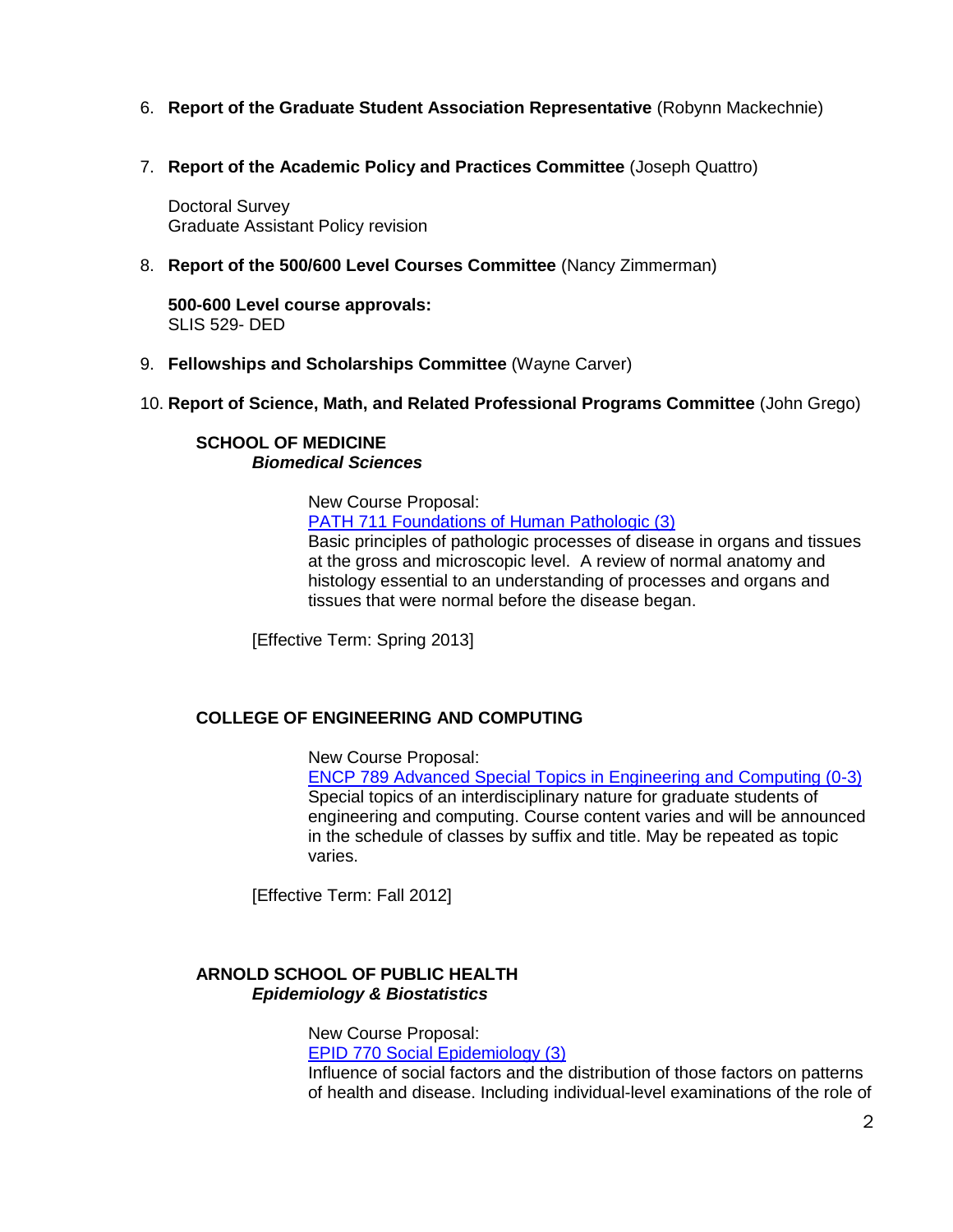social determinants in producing health, as well as more macro-level examinations of patterns of social disparities in health status.

Prerequisite: EPID 700 or EPID 701 or equivalent

[Effective Term: Fall 2012]

#### 11. **Report of the Humanities, Social Sciences, Education, and Related Professional Programs Committee** (Deborah Brosdahl)

#### **MOORE SCHOOL OF BUSINESS** *Management Science*

New Course Proposal: [MGSC 778 Revenue Management \(3\)](http://app.gradschool.sc.edu/includes/filedownload-public.asp?location=E:/GMS/GRADCOUNCIL/2011/NCPMGSC778_201211.pdf&file_name=NCPMGSC778_201211.pdf) Concepts of forecasting demand, segmenting customers and allocating capacity or customizing price offers to distinct customer segments to maximize profits.

[Effective Term: Summer I 2012]

#### *Economics*

New Course Proposal:

[ECON 848 Environmental Economics \(3\)](http://app.gradschool.sc.edu/includes/filedownload-public.asp?location=E:/GMS/GRADCOUNCIL/2011/NCPECON848_201211.pdf&file_name=NCPECON848_201211.pdf)

Fundamentals of environmental and resource economics. Including concepts of pollution, instrument choice, management of renewable and non-renewable resources, and valuation techniques for environmental public goods.

Restricted to: Ph.D. students

[Effective Term: Fall 2013]

#### *International Business*

New Course Proposal/Distance Education Delivery Proposal: [IBUS 709 International Intellectual Property Management \(3\)](http://app.gradschool.sc.edu/includes/filedownload-public.asp?location=E:/GMS/GRADCOUNCIL/2011/NCPIBUS709_201211.pdf&file_name=NCPIBUS709_201211.pdf) Equip managers with the tools to identity intellectual property assets, manage assest development and implementation, and to create intellectual property strategies tailored to business objectives.

[Effective Term: Fall 2012]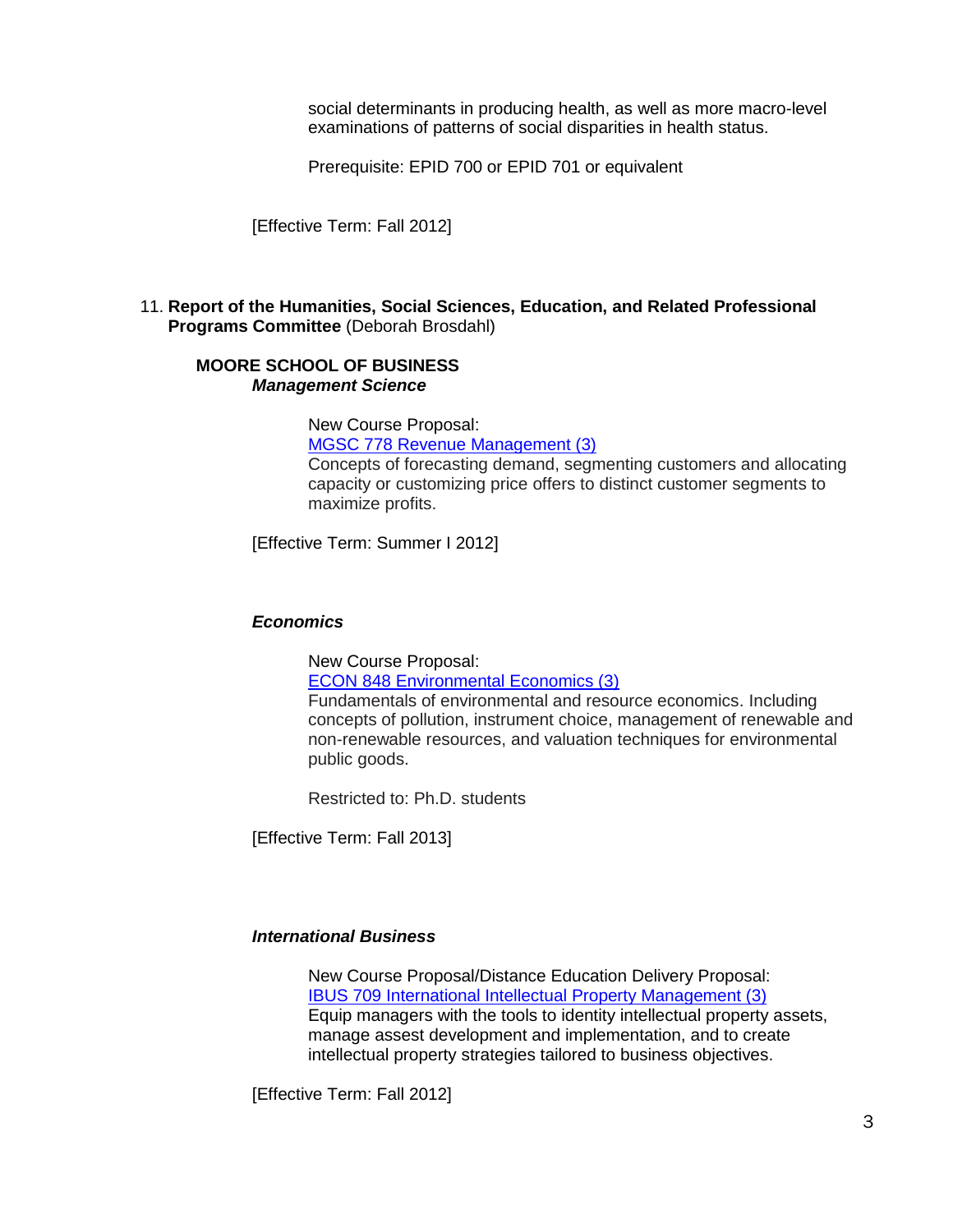New Course Proposal:

[IBUS 710 Global Stakeholder Management \(3\)](http://app.gradschool.sc.edu/includes/filedownload-public.asp?location=E:/GMS/GRADCOUNCIL/2011/NCPIBUS710_201211.pdf&file_name=NCPIBUS710_201211.pdf)

Survey of the managerial, political, economic, sociological and psychological foundations of global stakeholder management and engagement through extant theory and case study examples of successful and failed stakeholder management strategies in various industries and multiple countries.

[Effective Term: Fall 2012]

Course Change Proposal:

From: [IBUS 808 Specialized Study in Global Market Planning \(3\)](http://app.gradschool.sc.edu/includes/filedownload-public.asp?location=E:/GMS/GRADCOUNCIL/2011/CCPIBUS808_201211.pdf&file_name=CCPIBUS808_201211.pdf) Provides a conceptual framework for the integration of market planning into the broader global strategic planning process, focusing particularly on new concepts and analytical techniques

Prerequisites: DMSB 702 or IBUS 717

To: DELETE

[Effective Term: Fall 2012]

New Course Proposal: [IBUS 808 Current Research in International Business \(3\)](http://app.gradschool.sc.edu/includes/filedownload-public.asp?location=E:/GMS/GRADCOUNCIL/2011/NCPIBUS808_201211.pdf&file_name=NCPIBUS808_201211.pdf) Addresses current research issues in international business research

Prerequisites: DMSB 702 or IBUS 717

[Effective Term: Fall 2012]

## **COLLEGE OF ARTS AND SCIENCES** *Psychology*

Course Change Proposal:

From: PSYC 824 Seminar [in Quantitative Psychology \(3\)](http://gradschool.sc.edu/gradcouncil/curr_docs/CCPPSYC824_201211.pdf) Theoretical and empirical issues in an area of current interest in quantitative methods and quantitative psychology. May be repeated with different topics.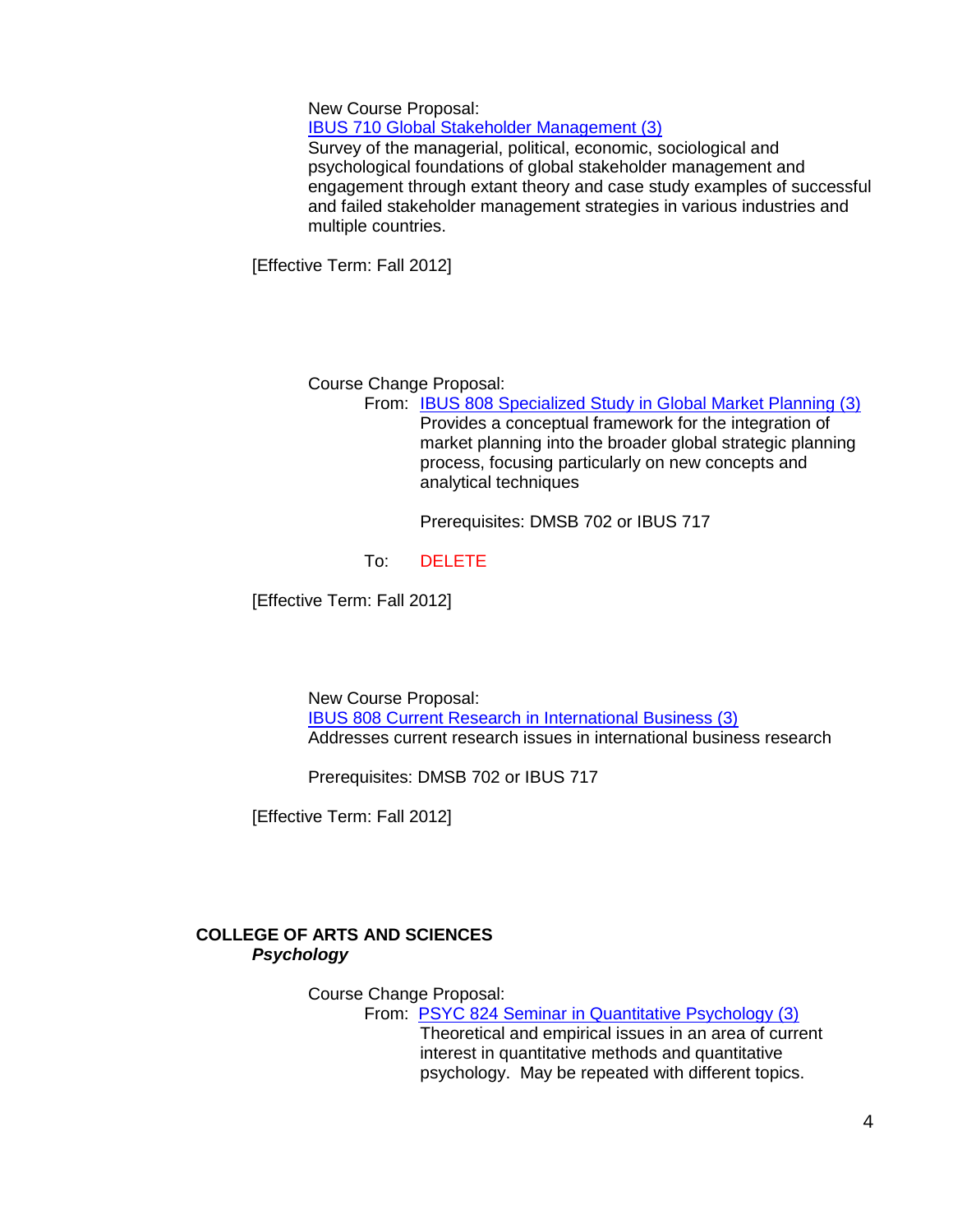To: PSYC 824 Special Topics in Quantitative Psychology (3) Theoretical and empirical issues in an area of current interest in quantitative methods and quantitative psychology. May be repeated as content varies by title and suffix.

Prerequisite or Corequisite: PSYC 710

[Effective Term: Fall 2012]

#### **COLLEGE OF MASS COMMUNICATIONS AND INFORMATION STUDIES** *School of Library and Information Science*

Course Change Proposal: [25 SLIS Courses: Prerequisite Changes](http://app.gradschool.sc.edu/includes/filedownload-public.asp?location=E:/GMS/GRADCOUNCIL/2011/CCPSLISPREREQ_201211.pdf&file_name=CCPSLISPREREQ_201211.pdf) *\*Access summary of prerequisite change proposals [here](http://gradschool.sc.edu/gradcouncil/docs/Attachments/25SLISPrerequisiteChanges.pdf)*.

[Effective Term: Fall 2012]

#### *School of Journalism and Mass Communications*

New Course Proposal:

[JOUR 775 Strategic Communication for Behavior & Social](http://app.gradschool.sc.edu/includes/filedownload-public.asp?location=E:/GMS/GRADCOUNCIL/2011/NCPJOUR775_201211.pdf&file_name=NCPJOUR775_201211.pdf) Change (3) Theories of persuasion, principles and best practices of strategic communication, as applied to health and cause communication campaigns. Recognize, and develop effective, persuasive communications for social and health topics.

Course Prerequisites: JOUR 715 or permission of instructor

[Effective Term: Fall 2012]

#### **THE GRADUATE SCHOOL**

New Course Proposal: [GRAD 701 Teaching Assistant Development \(0-3\)](http://app.gradschool.sc.edu/includes/filedownload-public.asp?location=E:/GMS/GRADCOUNCIL/2011/NCPGRAD701_2012.pdf&file_name=NCPGRAD701_2012.pdf) An introduction to skills and strategies for graduate teaching and instructional assistants at the University of South Carolina. (Pass/Fail grading)

Prerequisite: Students with teaching assistantships or permission of instructor

[Effective Term: Fall 2012]